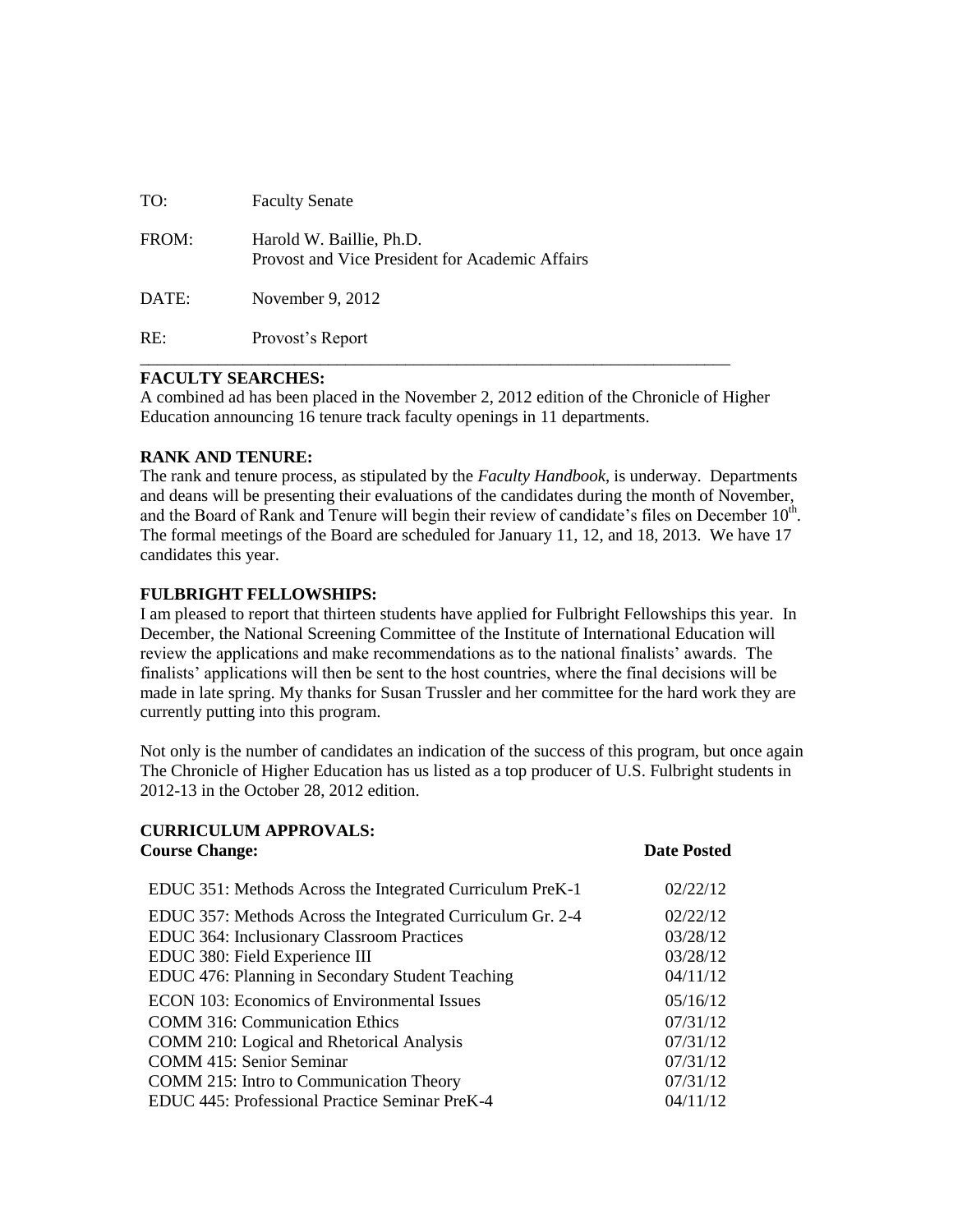| EDUC 450: Professional Practice Seminar 4-8                   | 04/11/12 |
|---------------------------------------------------------------|----------|
| <b>Course Deletion:</b>                                       |          |
| EDUC 316L: Elementary Methods in Laboratory Course            | 03/30/12 |
| EDUC 440: Professional Practice Seminar                       | 03/30/12 |
| EDUC 441: Planning in Elementary Student Teaching             | 03/30/12 |
| EDUC 442: Instruction in Elementary Teaching                  | 03/30/12 |
| EDUC 443: Managing Elementary Classrooms in Student           | 03/30/12 |
| Teaching                                                      |          |
| EDUC 444: Professional Growth in Elementary Student Teaching  | 03/30/12 |
| EDUC 461: Planning in Special Education Student Teaching      | 03/30/12 |
| EDUC 462: Instruction in Special Education Student Teaching   | 03/30/12 |
| EDUC 463: Managing Special Education Classrooms in Student    | 03/30/12 |
| Teaching                                                      |          |
| EDUC 464: Professional Growth in Special Education Student    | 03/30/12 |
| Teaching                                                      |          |
| <b>New Course:</b>                                            |          |
| ARTH 211: African Art & Aesthetics                            | 08/15/12 |
| <b>ARTH 119: African Cultures &amp; Civilizations</b>         | 08/15/12 |
|                                                               |          |
| <b>Program Change:</b>                                        |          |
| Physics Minor - change in requirements                        |          |
| <b>Asian Studies Concentration</b>                            | 08/06/12 |
| Master's Thesis Program: Chemistry, Biochemistry and Clinical |          |
| Chemistry                                                     |          |

### **BUDGET:**

Work has begun on the budget for academic year 2013-2014. If any department wishes to change or augment the funding requests made in their 2012-2013 annual report, send them to me. As suggested above, requests for faculty lines has already been noted and decided in conjunction with the department's dean.

### **FACULTY DEVELOPMENT:**

### **Intersession Grants:**

The Faculty Development Committee reviewed ten applications from faculty for January session grants and awarded five grants to the following faculty members:

George J Aulisio, Weinberg Memorial Library *Sudden Selector's Guide to Philosophy*

Linda Ledford-Miller, Department of World Languages and Cultures *Robert Downey Jr. as Detective: Sherlock Holmes Redux*

Jessica M. Nolan, Department of Psychology *A New Perspective on Social Norms*

David A. Rusak, Department of Chemistry *Diagnosing Human Zinc Deficiency with Laser-induced Breakdown Spectroscopy of Fingernail Clippings*